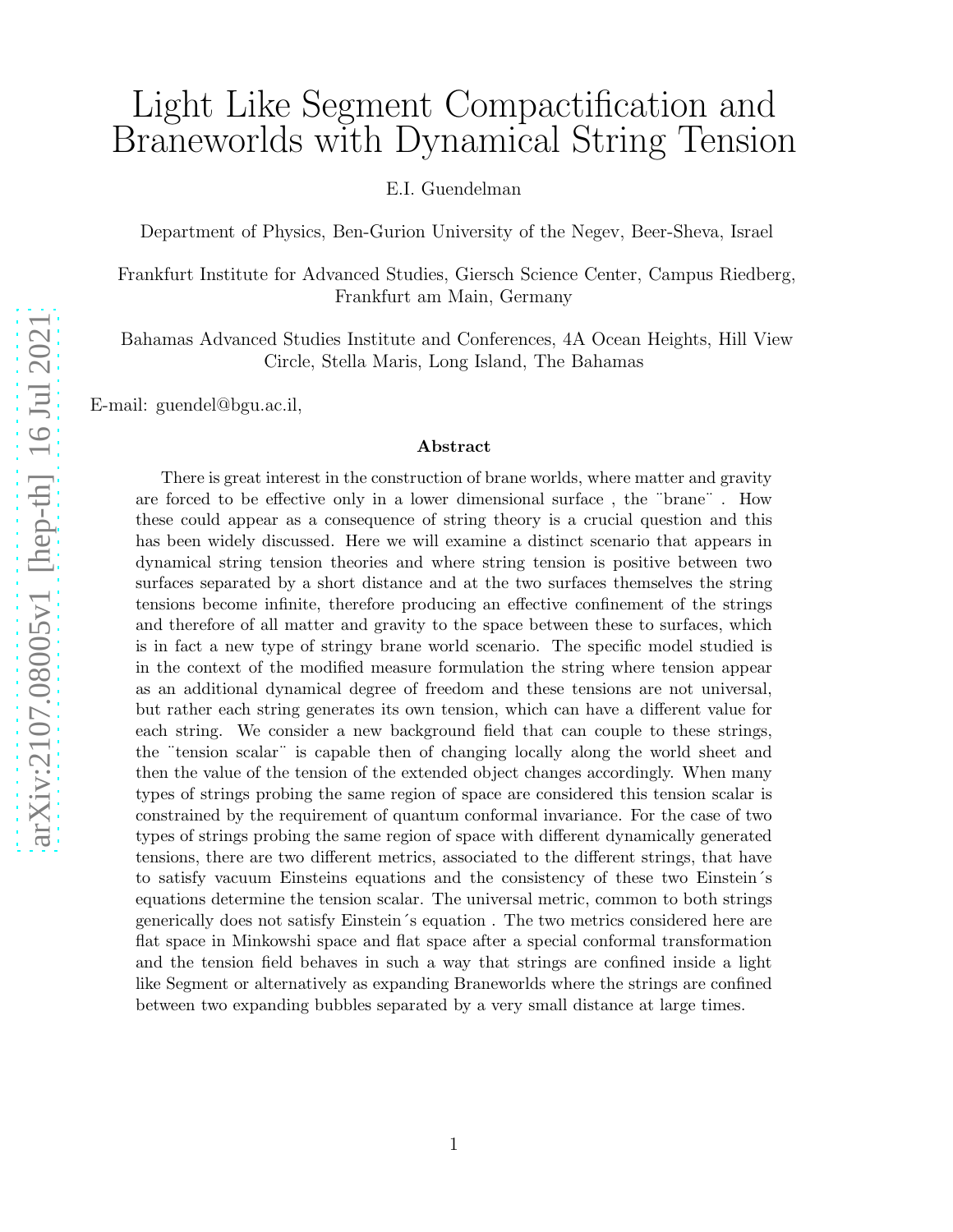### 1 Introduction

The basic idea of the brane worlds is that the universe is restricted to a brane inside a higher-dimensional space, called the "bulk" . In this model, at least some of the extra dimensions are extensive (possibly infinite), and other branes may be moving through this bulk. Some of the first braneworld models were developed by Rubakov and Shaposhnikov [\[1\]](#page-12-0), Visser [\[2\]](#page-12-1), Randall and Sundrum [\[3\]](#page-12-2), [\[4\]](#page-12-3), Pavsic [\[5\]](#page-12-4), Gogberashvili [\[6\]](#page-12-5). At least some of these models are motivated by string theory. For discussions and a review of braneworlds in string theory see for example [7], our approach will be very different to the present standard approaches to braneworlds in the context of string theories however. In our approach a dynamical string tension is required. Our scenario could be enriched by incorporating aspects of the more traditional braneworlds, but these aspects will be ignored here to simplify the discussion.

String Theories have been considered by many physicists for some time as the leading candidate for the theory everything, including gravity, the explanation of all the known particles that we know and all of their known interactions (and probably more) [\[8\]](#page-13-0). According to some, one unpleasant feature of string theory as usually formulated is that it has a dimension full parameter, in fact, its fundamental parameter , which is the tension of the string. This is when formulated the most familiar way. The consideration of the string tension as a dynamical variable, using the modified measures formalism, which was previously used for a certain class of modified gravity theories under the name of Two Measures Theories or Non Riemannian Measures Theories, see for example  $[9, 10, 12, 11, 13, 14, 15, 16]$  $[9, 10, 12, 11, 13, 14, 15, 16]$  $[9, 10, 12, 11, 13, 14, 15, 16]$  $[9, 10, 12, 11, 13, 14, 15, 16]$  $[9, 10, 12, 11, 13, 14, 15, 16]$  $[9, 10, 12, 11, 13, 14, 15, 16]$  $[9, 10, 12, 11, 13, 14, 15, 16]$  $[9, 10, 12, 11, 13, 14, 15, 16]$ . In the contex of this paper, it is also interesting to mention that the modified measure approach has also been used to construct braneworld scenarios [17]

When applying these principles to string theory, this leads to the modified measure approach to string theory, where rather than to put the string tension by hand it appears dynamically.

This approach has been studied in various previous works [\[18,](#page-13-9) [19,](#page-13-10) [20,](#page-13-11) [21,](#page-13-12) [22,](#page-13-13) [23,](#page-13-14) [24,](#page-13-15) [25\]](#page-13-16). See also the treatment by Townsend and collaborators for dynamical string tension [\[27,](#page-13-17) [28\]](#page-14-0).

In our most recent papers on the subject [\[25\]](#page-13-16), we have also introduced the ¨tension scalar¨, which is an additional background fields that can be introduced into the theory for the bosonic case (and expected to be well defined for all types of superstrings as well) that changes the value of the tension of the extended object along its world sheet, we call this the tension scalar for obvious reasons. Before studying issues that are very special of this paper we review some of the material contained in previous papers, first present the string theory with a modified measure and containing also gauge fields that like in the world sheet, the integration of the equation of motion of these gauge fields gives rise to a dynamically generated string tension, this string tension may differ from one string to the other.

Then we consider the coupling of gauge fields in the string world sheet to currents in this world sheet, as a consequence this coupling induces variations of the tension along the world sheet of the string. Then we consider a bulk scalar and how this scalar naturally can induce this world sheet current that couples to the internal gauge fields. The integration of the equation of motion of the internal gauge field lead to the remarkably simple equation that the local value of the tension along the string is given by  $T = e\phi + T_i$ , where e is a coupling constant that defines the coupling of the bulk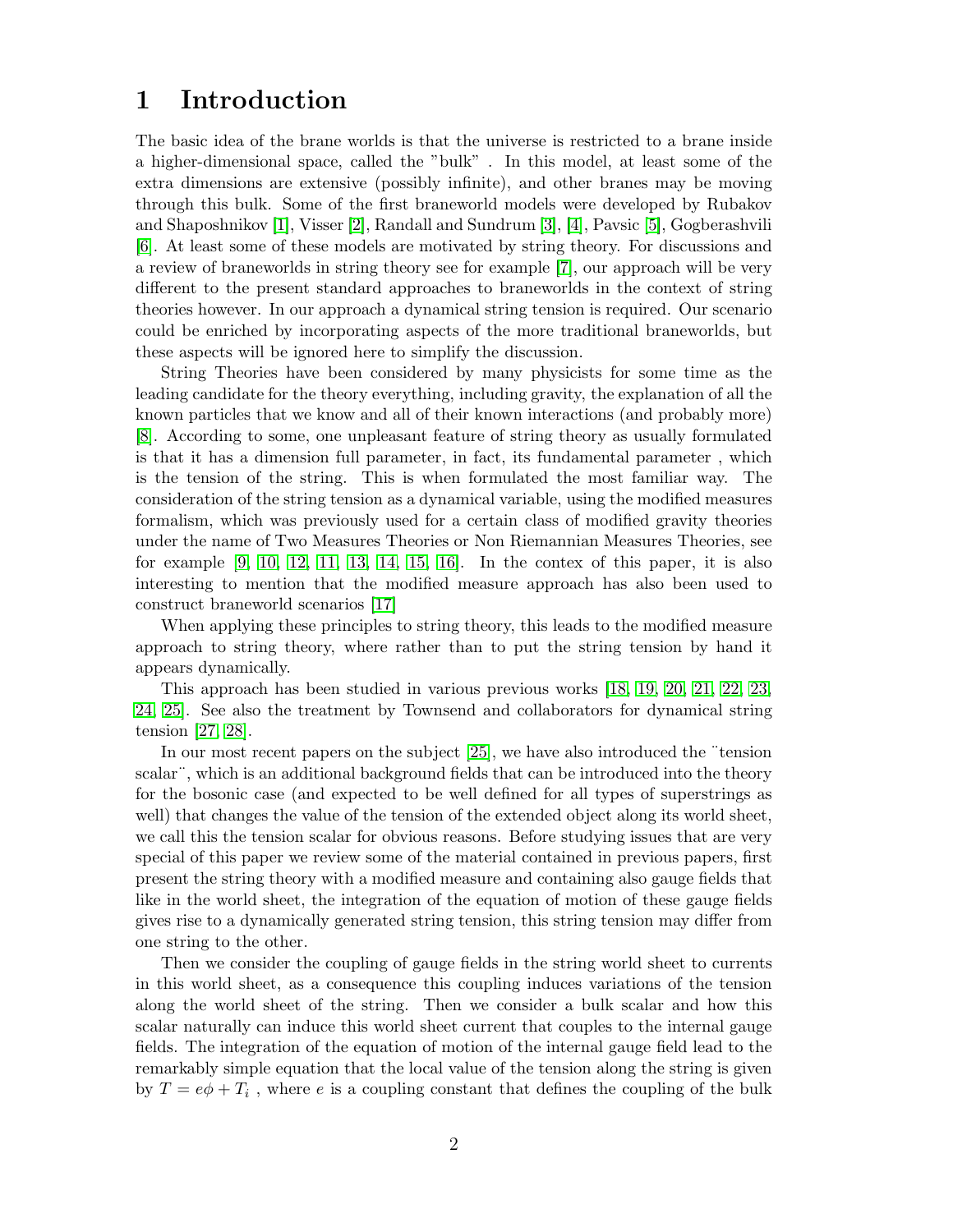scalar to the world sheet gauge fields and  $T_i$  is an integration constant which can be different for each string in the universe.

Then each string is considered as an independent system that can be quantized. We take into account the string generation by introducing the tension as a function of the scalar field as a factor inside a Polyakov type action with such string tension, then the metric and the factor  $g\phi + T_i$  enter together in this effective action, so if there was just one string the factor could be incorporated into the metric and the condition of world sheet conformal invariance will not say very much about the scalar  $\phi$ , but if many strings are probing the same regions of space time, then considering a background metric  $g_{\mu\nu}$ , for each string the "string dependent metric"  $(\phi + T_i)g_{\mu\nu}$ appears and in the absence of othe background fields, like dilaton and antisymmetric tensor fields, Einstein´s equations apply for each of the metrics  $(\phi + T_i)g_{\mu\nu}$ , considering two types of strings with different tensions. We call  $g_{\mu\nu}$  the universal metric, which in fact does not necessarily satisfy Einstein´s equations.

In the case of the flat space for the string associated metrics, in the Milne representation, for the case of two types of string tensions, we study the case where the two types of strings have positive string tensions , as opposed to our previous work [\[25\]](#page-13-16) where we found solutions with both positive and negative string tensions. At the early universe the negative string tension strings tensions are large in magnitude , but approach zero in the late universe and the positive string tensions appear for the late universe with their tension approaching a constant value at the late universe. These solutions are absolutely singularity free.

In contrast, we have studied also [\[26\]](#page-13-18) the case of very different solutions and where both type of strings have positive tensions, then these are singular, they cannot be continued before a certain time (that corresponded to a bounce in our previous work [\[25\]](#page-13-16)). Here, at the origin of time, the string tensions of both types of strings approach plus infinity, so this opens the possibility of having no Hagedorn temperature in the early universe and latter on in the history of the universe as well for this type of string cosmology scenario. Also the tensions can become infinity at a certain location in the warped coordinate in a warped scenario.

Here we will study a situation where we consider the metrics  $(\phi + T_i)g_{\mu\nu}$ , considering two types of strings tensions . The two metrics will again satisfy Einstein´s equations and the two metrics will represent Minkowski space and Minkowski space after a special conformal transformation. In this case, the location where the two types of strings acquire an infinite tension is given bu two surfaces. If the vector that defines the special conformal transformation is light like, these two surface are plane, parallel to each other and both move with the speed of light. If the vector is time like of space like the two surfaces are spherical and expanding and the distance between them approaches zero at large times (positive or negative) . In both cases this represents a genuine brane world scenario.

### 2 The Modified Measure Theory String Theory

The standard world sheet string sigma-model action using a world sheet metric is [\[29\]](#page-14-1), [\[30\]](#page-14-2), [\[31\]](#page-14-3)

<span id="page-2-0"></span>
$$
S_{sigma-model} = -T \int d^2 \sigma \frac{1}{2} \sqrt{-\gamma} \gamma^{ab} \partial_a X^\mu \partial_b X^\nu g_{\mu\nu}.
$$
 (1)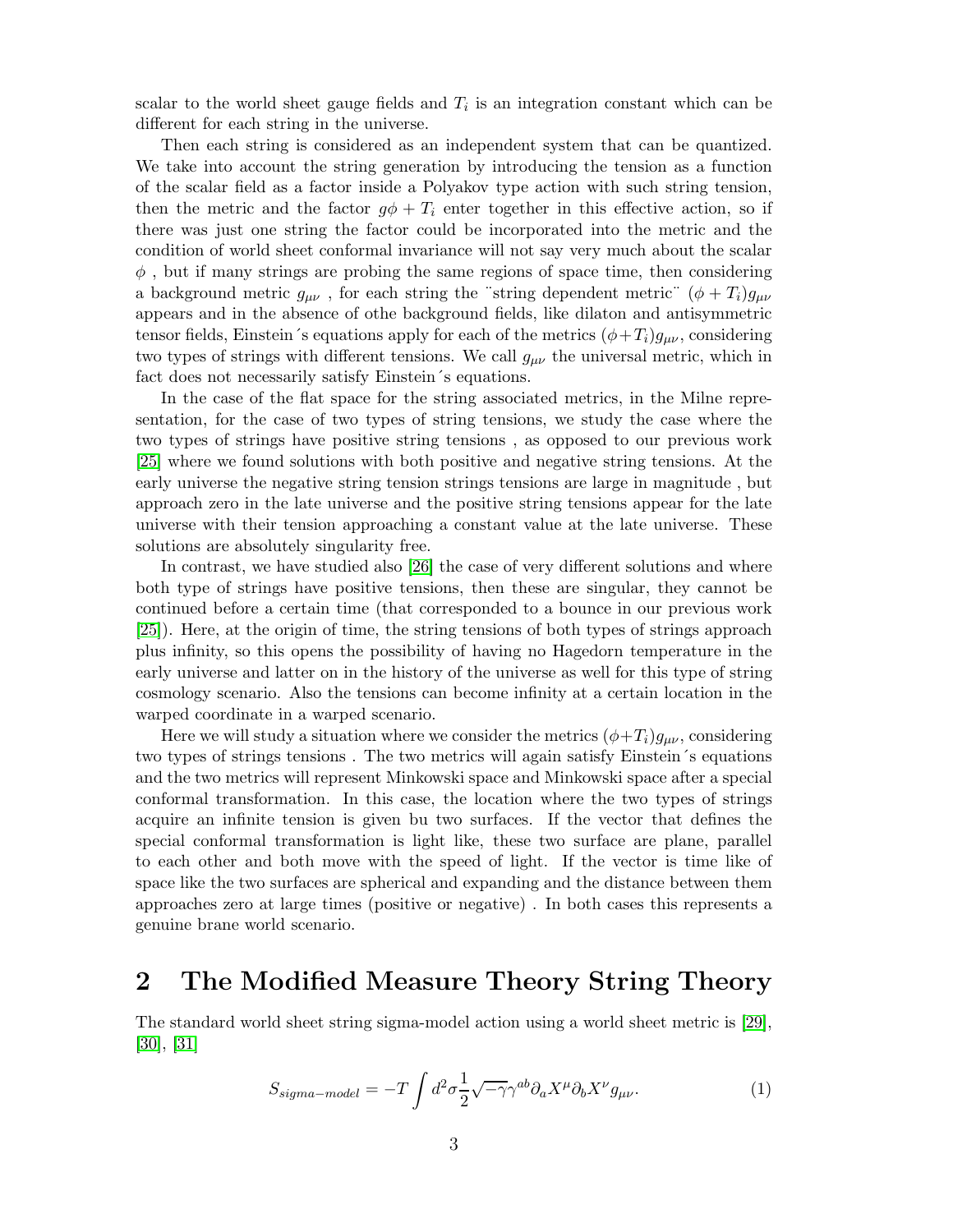Here  $\gamma^{ab}$  is the intrinsic Riemannian metric on the 2-dimensional string worldsheet and  $\gamma = det(\gamma_{ab})$ ;  $g_{\mu\nu}$  denotes the Riemannian metric on the embedding spacetime. T is a string tension, a dimension full scale introduced into the theory by hand.

Now instead of using the measure  $\sqrt{-\gamma}$  , on the 2-dimensional world-sheet, in the framework of this theory two additional worldsheet scalar fields  $\varphi^{i}$  (i = 1, 2) are considered. A new measure density is introduced:

$$
\Phi(\varphi) = \frac{1}{2} \epsilon_{ij} \epsilon^{ab} \partial_a \varphi^i \partial_b \varphi^j.
$$
\n(2)

There are no limitations on employing any other measure of integration different than  $\sqrt{-\gamma}$ . The only restriction is that it must be a density under arbitrary diffeomorphisms (reparametrizations) on the underlying spacetime manifold. The modifiedmeasure theory is an example of such a theory.

Then the modified bosonic string action is (as formulated first in [\[18\]](#page-13-9) and latter discussed and generalized also in [\[19\]](#page-13-10))

<span id="page-3-0"></span>
$$
S = -\int d^2\sigma \Phi(\varphi) \left(\frac{1}{2}\gamma^{ab}\partial_a X^\mu \partial_b X^\nu g_{\mu\nu} - \frac{\epsilon^{ab}}{2\sqrt{-\gamma}} F_{ab}(A)\right),\tag{3}
$$

where  $F_{ab}$  is the field-strength of an auxiliary Abelian gauge field  $A_a$ :  $F_{ab}$  =  $\partial_a A_b - \partial_b A_a.$ 

It is important to notice that the action [\(3\)](#page-3-0) is invariant under conformal transformations of the internal metric combined with a diffeomorphism of the measure fields,

$$
\gamma_{ab} \to J\gamma_{ab},\tag{4}
$$

$$
\varphi^i \to \varphi^{'i} = \varphi^{'i}(\varphi^i)
$$
 (5)

such that

$$
\Phi \to \Phi' = J\Phi \tag{6}
$$

Here  $J$  is the jacobian of the diffeomorphim in the internal measure fields which can be an arbitrary function of the world sheet space time coordinates, so this can called indeed a local conformal symmetry.

To check that the new action is consistent with the sigma-model one, let us derive the equations of motion of the action [\(3\)](#page-3-0).

The variation with respect to  $\varphi^i$  leads to the following equations of motion:

$$
\epsilon^{ab}\partial_b\varphi^i\partial_a(\gamma^{cd}\partial_cX^\mu\partial_dX^\nu g_{\mu\nu} - \frac{\epsilon^{cd}}{\sqrt{-\gamma}}F_{cd}) = 0. \tag{7}
$$

since  $det(\epsilon^{ab}\partial_b\varphi^i) = \Phi$ , assuming a non degenerate case  $(\Phi \neq 0)$ , we obtain,

<span id="page-3-1"></span>
$$
\gamma^{cd}\partial_c X^\mu \partial_d X^\nu g_{\mu\nu} - \frac{\epsilon^{cd}}{\sqrt{-\gamma}} F_{cd} = M = const.
$$
\n(8)

The equations of motion with respect to  $\gamma^{ab}$  are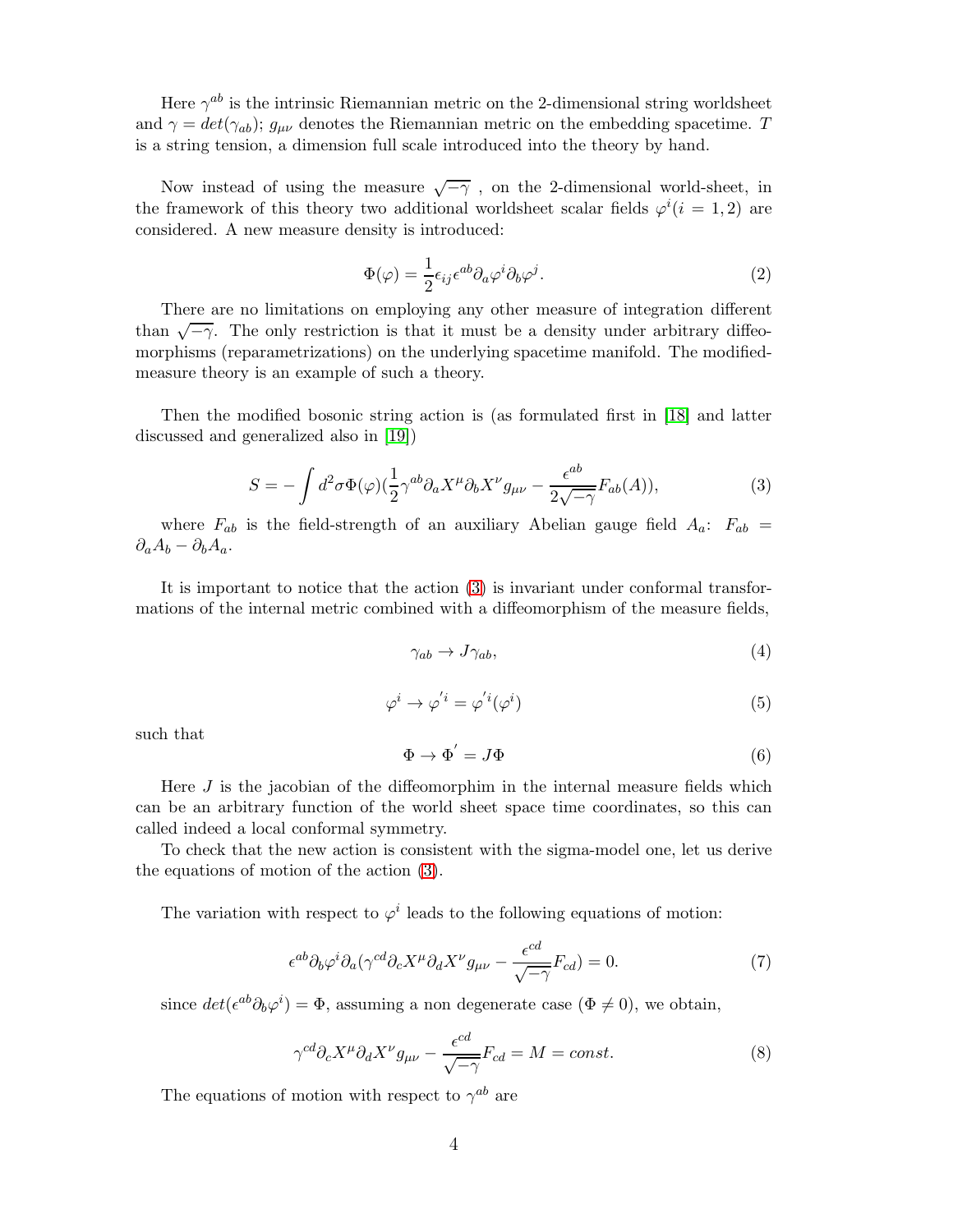<span id="page-4-0"></span>
$$
T_{ab} = \partial_a X^\mu \partial_b X^\nu g_{\mu\nu} - \frac{1}{2} \gamma_{ab} \frac{\epsilon^{cd}}{\sqrt{-\gamma}} F_{cd} = 0.
$$
 (9)

One can see that these equations are the same as in the sigma-model formulation . Taking the trace of [\(9\)](#page-4-0) we get that  $M = 0$ . By solving  $\frac{e^{cd}}{\sqrt{d}}$  $\frac{\epsilon^{ca}}{\sqrt{-\gamma}}F_{cd}$  from [\(8\)](#page-3-1) (with  $M=0$ ) we obtain the standard string eqs.

The emergence of the string tension is obtained by varying the action with respect to  $A_a$ :

$$
\epsilon^{ab}\partial_b(\frac{\Phi(\varphi)}{\sqrt{-\gamma}}) = 0. \tag{10}
$$

Then by integrating and comparing it with the standard action it is seen that

$$
\frac{\Phi(\varphi)}{\sqrt{-\gamma}} = T.
$$
\n(11)

That is how the string tension  $T$  is derived as a world sheet constant of integration opposite to the standard equation [\(1\)](#page-2-0) where the tension is put ad hoc. Let us stress that the modified measure string theory action does not have any ad hoc fundamental scale parameters. associated with it. This can be generalized to incorporate super symmetry, see for example [\[19\]](#page-13-10), [\[21\]](#page-13-12), [\[20\]](#page-13-11) , [\[22\]](#page-13-13). For other mechanisms for dynamical string tension generation from added string world sheet fields, see for example [\[27\]](#page-13-17) and [\[28\]](#page-14-0). However the fact that this string tension generation is a world sheet effect and not a universal uniform string tension generation effect for all strings has not been sufficiently emphasized before.

Notice that Each String in its own world sheet determines its own tension. Therefore the tension is not universal for all strings.

# 3 Introducing Background Fields including a New Background Field, The Tension Field

Schwinger [\[32\]](#page-14-4) had an important insight and understood that all the information concerning a field theory can be studied by understanding how it reacts to sources of different types.

This has been discussed in the text book by Polchinski for example [\[35\]](#page-14-5) . Then the target space metric and other external fields acquire dynamics which is enforced by the requirement of zero beta functions.

However, in addition to the traditional background fields usually considered in conventional string theory, one may consider as well an additional scalar field that induces currents in the string world sheet and since the current couples to the world sheet gauge fields, this produces a dynamical tension controlled by the external scalar field as shown at the classical level in [\[33\]](#page-14-6). In the next two subsections we will study how this comes about in two steps, first we introduce world sheet currents that couple to the internal gauge fields in Strings and Branes and second we define a coupling to an external scalar field by defining a world sheet currents that couple to the internal gauge fields in Strings that is induced by such external scalar field.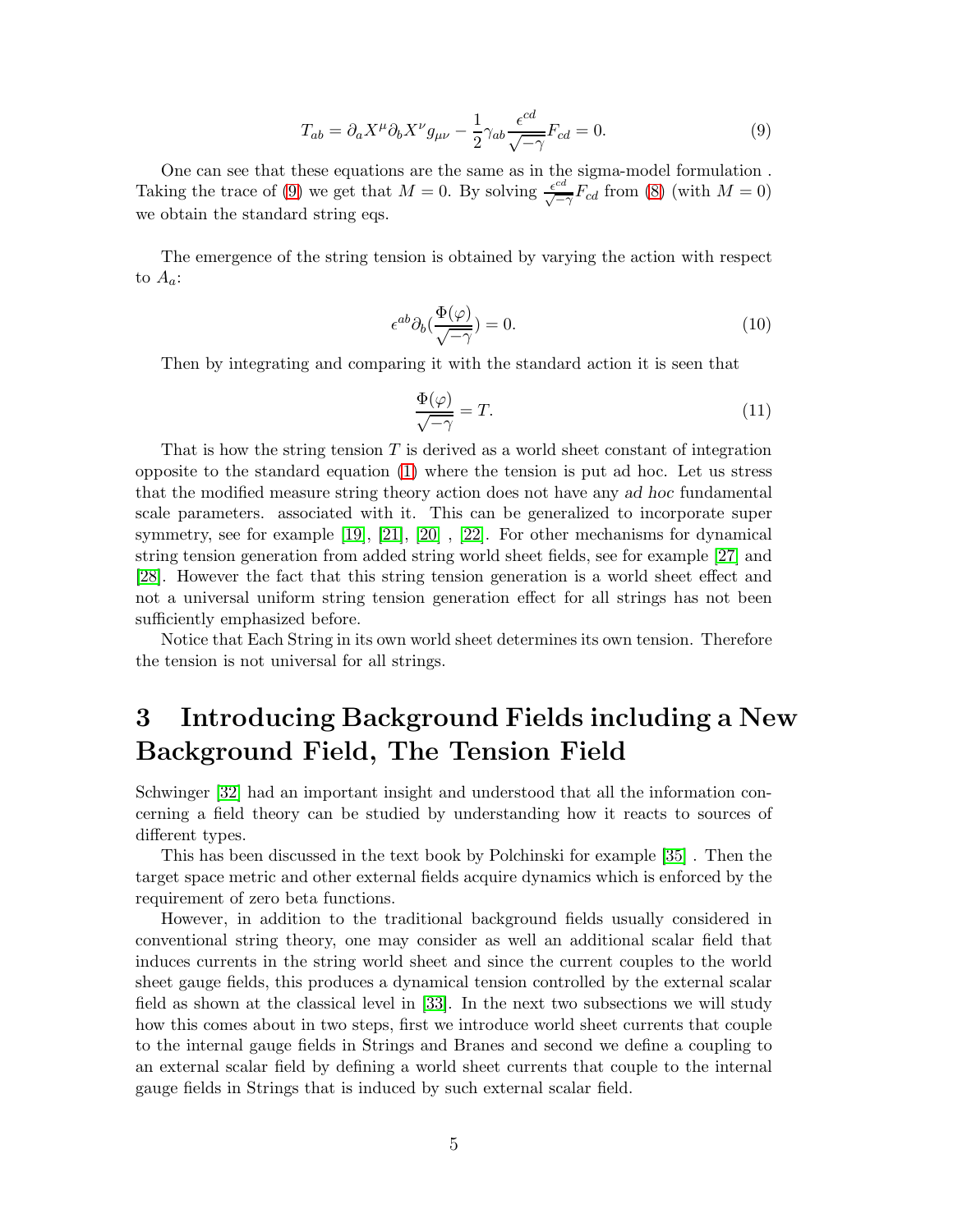### 3.1 Introducing world sheet currents that couple to the internal gauge fields

If to the action of the string we add a coupling to a world-sheet current  $j^a$ , i.e. a term

$$
S_{\text{current}} = \int d^2 \sigma A_a j^a,\tag{12}
$$

then the variation of the total action with respect to  $A_a$  gives

<span id="page-5-0"></span>
$$
\epsilon^{ab}\partial_a\left(\frac{\Phi}{\sqrt{-\gamma}}\right) = j^b. \tag{13}
$$

We thus see indeed that, in this case, the dynamical character of the brane is crucial here.

### 3.2 How a world sheet current can naturally be induced by a bulk scalar field, the Tension Field

Suppose that we have an external scalar field  $\phi(x^{\mu})$  defined in the bulk. From this field we can define the induced conserved world-sheet current

$$
j^{b} = e\partial_{\mu}\phi \frac{\partial X^{\mu}}{\partial \sigma^{a}} \epsilon^{ab} \equiv e\partial_{a}\phi \epsilon^{ab}, \qquad (14)
$$

where  $e$  is some coupling constant. The interaction of this current with the world sheet gauge field is also invariant under local gauge transformations in the world sheet of the gauge fields  $A_a \rightarrow A_a + \partial_a \lambda$ .

For this case, [\(13\)](#page-5-0) can be integrated to obtain

$$
T = \frac{\Phi}{\sqrt{-\gamma}} = e\phi + T_i,
$$
\n(15)

or equivalently

<span id="page-5-1"></span>
$$
\Phi = \sqrt{-\gamma}(e\phi + T_i),\tag{16}
$$

The constant of integration  $T_i$  may vary from one string to the other. Notice tha the interaction is metric independent since the internal gauge field does not transform under the the conformal transformations. This interaction does not therefore spoil the world sheet conformal transformation invariance in the case the field  $\phi$  does not transform under this transformation. One may interpret [\(16](#page-5-1) ) as the result of integrating out classically (through integration of equations of motion) or quantum mechanically (by functional integration of the internal gauge field, respecting the boundary condition that characterizes the constant of integration  $T_i$  for a given string ). Then replacing  $\Phi = \sqrt{-\gamma}(e\phi + T_i)$  back into the remaining terms in the action gives a correct effective action for each string. Each string is going to be quantized with each one having a different  $T_i$ . The consequences of an independent quantization of many strings with different  $T_i$  covering the same region of space time will be studied in the next section.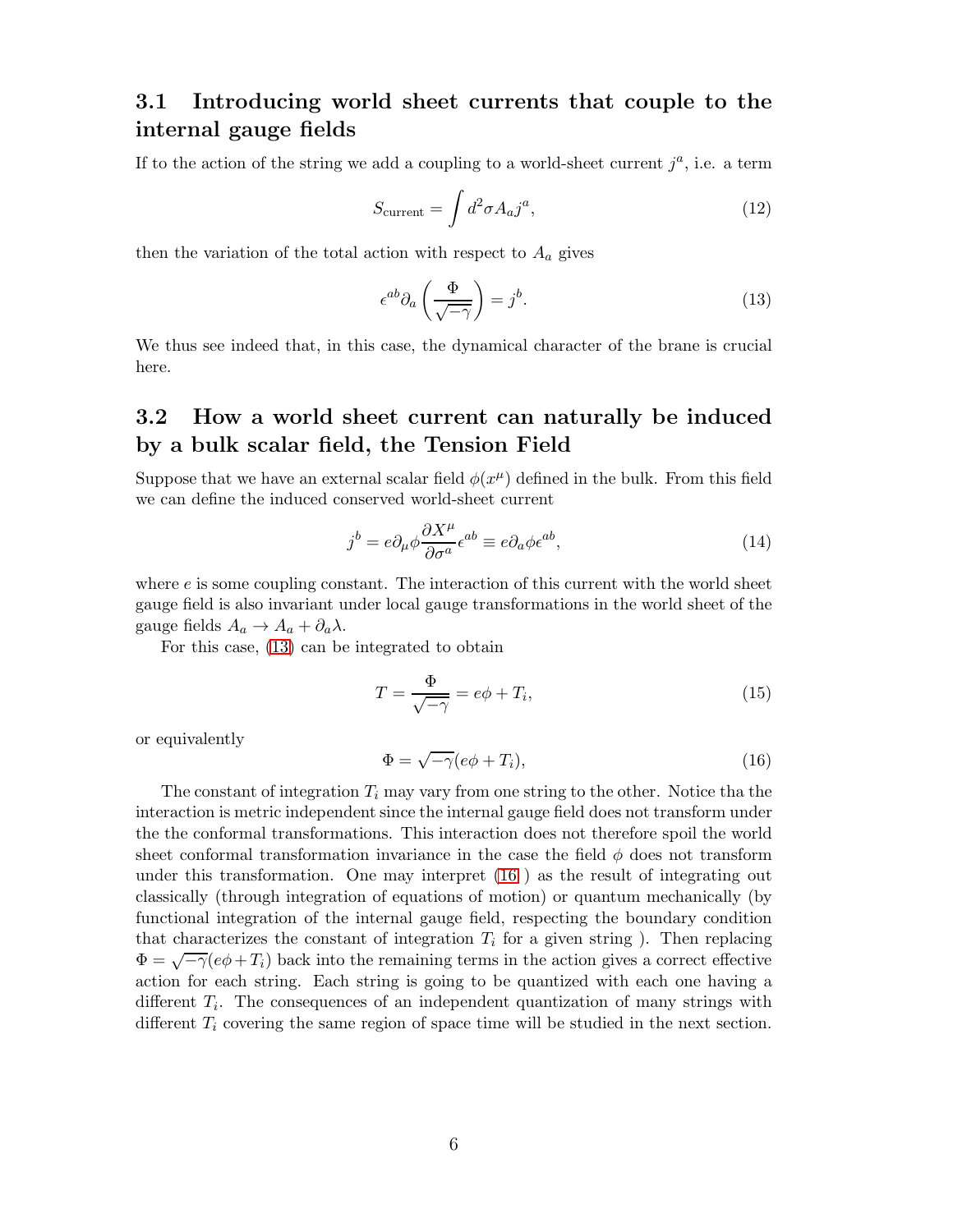## 3.3 Consequences from World Sheet Quantum Conformal Invariance on the Tension field, when several strings share the same region of space

#### 3.3.1 The case where all all string tensions are the same, i.e.,  $T_i = T_0$ , and the appearance of a target space conformal invariance

If all  $T_i = T_0$ , we just redefine our background field so that  $e\phi + T_0 \rightarrow e\phi$  and then in the effective action for all the strings the same combination  $e\phi g_{\mu\nu}$ , and only this combination will be determined by the requirement that the conformal invariance in the world sheet of all strings be preserved quantum mechanically, that is , that the beta function be zero. So in this case we will not be able to determine  $e\phi$  and  $g_{\mu\nu}$  separately, just the product  $e\phi g_{\mu\nu}$ , so the equation obtained from equating the beta function to zero will have the target space conformal invariance  $e\phi \to F(x)e\phi$ ,  $g_{\mu\nu} \to F(x)^{-1}g_{\mu\nu}$ .

That is, there is no independent dynamics for the Tension Field in this case. On the other hand, if there are at least two types of string tensions, that symmetry will not exist and there is the possibility of determining separately  $e\phi$  and  $g_{\mu\nu}$  as we will see in the next subsection.

#### 3.3.2 The case of two different string tensions

If we have a scalar field coupled to a string or a brane in the way described in the sub section above, i.e. through the current induced by the scalar field in the extended object, according to eq. [\(16\)](#page-5-1), so we have two sources for the variability of the tension when going from one string to the other: one is the integration constant  $T_i$  which varies from string to string and the other the local value of the scalar field, which produces also variations of the tension even within the string or brane world sheet.

As we discussed in the previous section, we can incorporate the result of the tension as a function of scalar field  $\phi$ , given as  $e\phi + T_i$ , for a string with the constant of integration  $T_i$  by defining the action that produces the correct equations of motion for such string, adding also other background fields, the anti-symmetric two index field  $A_{\mu\nu}$ that couples to  $\epsilon^{ab}\partial_a X^\mu \partial_b X^\nu$  and the dilaton field  $\varphi$  that couples to the topological density  $\sqrt{-\gamma}R$ 

$$
S_i = -\int d^2\sigma (e\phi + T_i) \frac{1}{2} \sqrt{-\gamma} \gamma^{ab} \partial_a X^\mu \partial_b X^\nu g_{\mu\nu} + \int d^2\sigma A_{\mu\nu} \epsilon^{ab} \partial_a X^\mu \partial_b X^\nu + \int d^2\sigma \sqrt{-\gamma} \varphi R. \tag{17}
$$

Notice that if we had just one string, or if all strings will have the same constant of integration  $T_i = T_0$ .

In any case, it is not our purpose here to do a full generic analysis of all possible background metrics, antisymmetric two index tensor field and dilaton fields, instead, we will take cases where the dilaton field is a constant or zero, and the antisymmetric two index tensor field is pure gauge or zero, then the demand of conformal invariance for  $D = 26$  becomes the demand that all the metrics

<span id="page-6-0"></span>
$$
g_{\mu\nu}^i = (e\phi + T_i)g_{\mu\nu} \tag{18}
$$

will satisfy simultaneously the vacuum Einstein´s equations, Notice that if we had just one string, or if all strings will have the same constant of integration  $T_i = T_0$ , then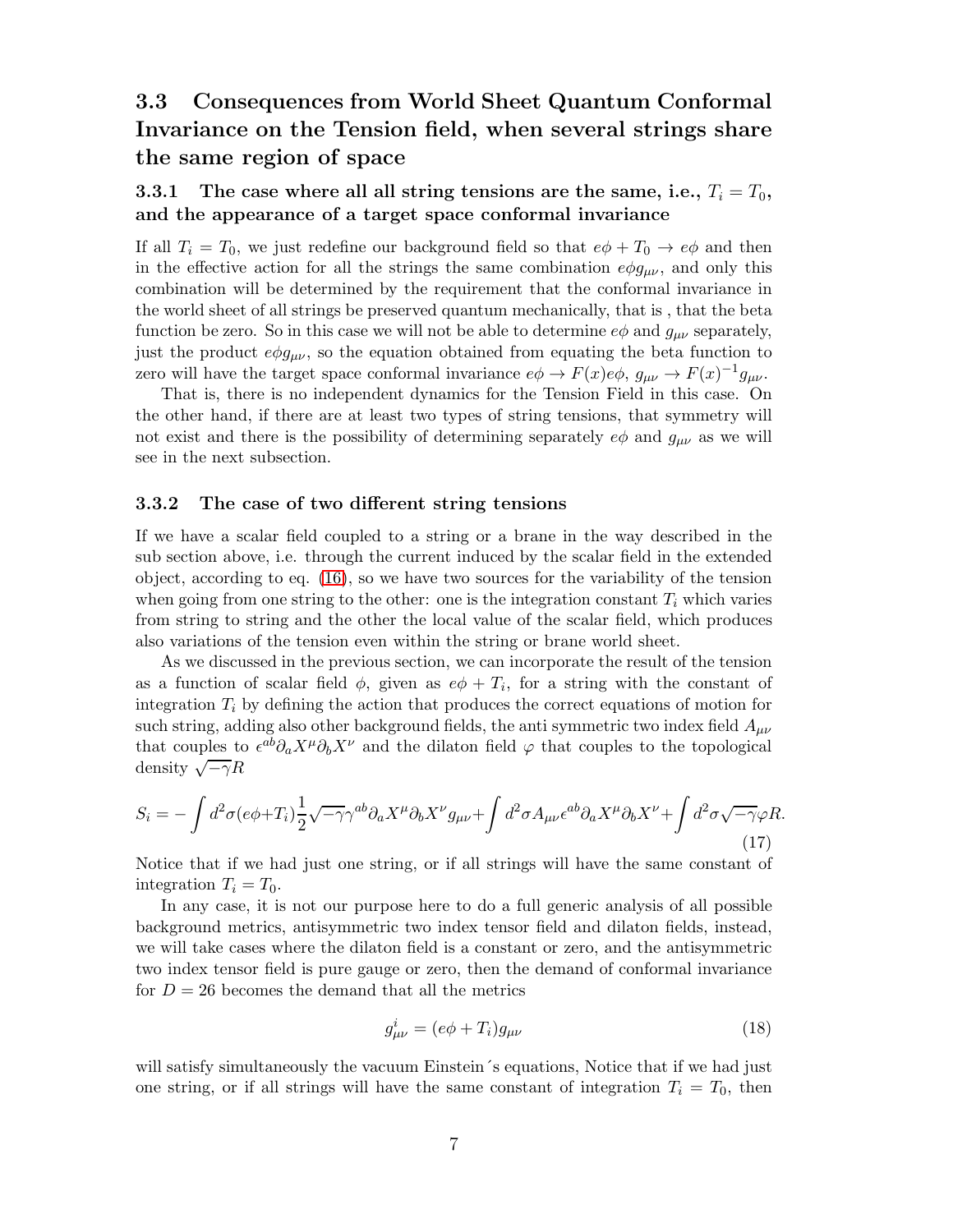all the  $g^i_{\mu\nu}$  metrics are the same and then [\(18\)](#page-6-0) is just a single field redefinition and therefore there will be only one metric that will have to satisfy Einstein´s equations, which of course will not impose a constraint on the tension field  $\phi$ .

The interesting case to consider is therefore many strings with different  $T_i$ , let us consider the simplest case of two strings, labeled 1 and 2 with  $T_1 \neq T_2$ , then we will have two Einstein's equations, for  $g_{\mu\nu}^1 = (e\phi + T_1)g_{\mu\nu}$  and for  $g_{\mu\nu}^2 = (e\phi + T_2)g_{\mu\nu}$ ,

$$
R_{\mu\nu}(g_{\alpha\beta}^1) = 0\tag{19}
$$

and , at the same time,

$$
R_{\mu\nu}(g_{\alpha\beta}^2) = 0\tag{20}
$$

These two simultaneous conditions above impose a constraint on the tension field  $\phi$ , because the metrics  $g^1_{\alpha\beta}$  and  $g^2_{\alpha\beta}$  are conformally related, but Einstein's equations are not conformally invariant, so the condition that Einstein´s equations hold for both  $g_{\alpha\beta}^1$  and  $g_{\alpha\beta}^2$  is highly non trivial.

Let us consider the case that one of the metrics, say  $g_{\alpha\beta}^2$  is a Schwarzschild solution, either a 4 D Schwarzschild solution X a product flat of Torus compactified extra dimensions or just a 26 D Schwarzschild solution, in this case, it does not appear possible to have a conformally transformed  $g_{\alpha\beta}^2$  for anything else than in the case that the conformal factor that transforms the two metrics is a positive constant, let us call it  $\Omega^2$ , in that case  $g^1_{\alpha\beta}$  is a Schwarzschild solution of the same type, just with a different mass parameter and different sizes of extra dimensions if the compactified solution is considered. Similar consideration holds for the case the 2 metric is a Kasner solution,

Then in this case also, it does not appear possible to have a conformally transformed  $g_{\alpha\beta}^2$  for anything else than in the case that the conformal factor that transforms the two metrics is a constant, we will find other cases where the conformal factor will not be a constant, let us call then conformal factor  $\Omega^2$  in general, even when it is not a constant. One can also study metrics used to describe gravitational radiation, then again, multiplying by a constant both the background flat space and the perturbation gives us also a solution of vacuum Einstein´s equations.

Then for these situations, we have,

$$
e\phi + T_1 = \Omega^2 (e\phi + T_2) \tag{21}
$$

which leads to a solution for  $e\phi$ 

$$
e\phi = \frac{\Omega^2 T_2 - T_1}{1 - \Omega^2} \tag{22}
$$

which leads to the tensions of the different strings to be

$$
e\phi + T_1 = \frac{\Omega^2 (T_2 - T_1)}{1 - \Omega^2} \tag{23}
$$

and

$$
e\phi + T_2 = \frac{(T_2 - T_1)}{1 - \Omega^2} \tag{24}
$$

Both tensions can be taken as positive if  $T_2 - T_1$  is positive and  $\Omega^2$  is also positive and less than 1. It is important that we were forced to consider a multi metric situation. One must also realize that the constant  $c$  is physical, because both metrics live in the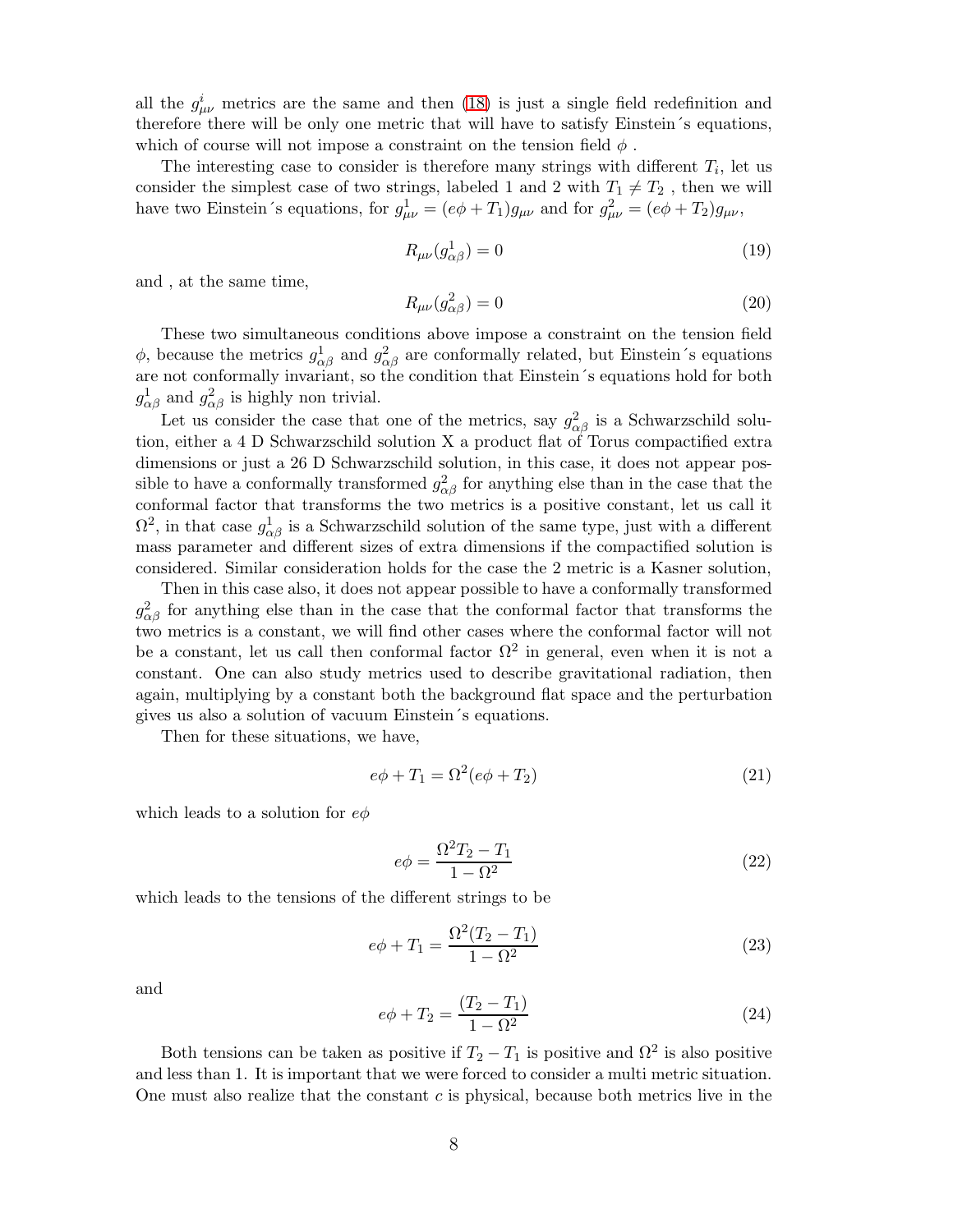same spacetime, so even if c is a constant , we are not allowed to perform a coordinate transformation, consisting for example of a rescaling of coordinates for one of the metrics and not do the same transformation for the other metric.

Other way to see that  $\Omega^2$  is physical consist of considering the scalar consisting of the ratio of the two measures  $\sqrt{-g^1}$  and  $\sqrt{-g^2}$  where  $g^1 = det(g^1_{\alpha\beta})$  and  $g^2 = det(g^2_{\alpha\beta})$ , and we find that the scalar  $\sqrt{-g^1}$  $\sqrt{-g}$  $\frac{1}{2} = \Omega^D$ , showing that  $\Omega$  is a coordinate invariant.

#### 3.3.3 Flat space in Minkowski coordinates and flat space after a special conformal transformation

Let us study now a case where  $\Omega^2$  is not a constant. For this we will consider two spaces related by a conformal transformation, which will be flat space in Minkowski coordonates and flat space after a special conformal transformation.

The flat space in Minkowskii coordinates is,

$$
ds_1^2 = \eta_{\alpha\beta} dx^{\alpha} dx^{\beta} \tag{25}
$$

where  $\eta_{\alpha\beta}$  is the standard Minkowski metric, with  $\eta_{00} = 1$ ,  $\eta_{0i} = 0$  and  $\eta_{ij} = -\delta_{ij}$ . This is of course a solution of the vacuum Einstein´s equations.

We now consider the conformally transformed metric

$$
ds_2^2 = \Omega(x)^2 \eta_{\alpha\beta} dx^{\alpha} dx^{\beta} \tag{26}
$$

which we also demand that will satisfy the  $D$  dimensional vacuum Einstein´s equations.

Let us use the known transformation law of the Ricci tensor under a conformal transformation applied to  $g_{\alpha\beta}^1 = \eta_{\alpha\beta}$  and  $\Omega(x)^2 g_{\alpha\beta}^2 = \eta_{\alpha\beta}$ , defining  $\Omega(x) = \phi^{-1}$ , we obtain

$$
R_{\alpha\beta}^{2} = R_{\alpha\beta}^{1} + (D - 2)\nabla_{\alpha}\nabla_{\beta}(ln\phi) + \eta_{\alpha\beta}\eta^{\mu\nu}\nabla_{\mu}\nabla_{\nu}(ln\phi) + (D - 2)\nabla_{\alpha}(ln\phi)\nabla_{\beta}(ln\phi) - (D - 2)\eta_{\alpha\beta}\eta^{\mu\nu}\nabla_{\mu}(ln\phi)\nabla_{\nu}(ln\phi)
$$
\n(27)

Since  $g_{\alpha\beta}^1 = \eta_{\alpha\beta}$ , we obtain that  $R_{\alpha\beta}^1 = 0$ , also the covariant derivative above are covariant derivatives with respect to the metric  $g_{\alpha\beta}^1 = \eta_{\alpha\beta}$ , so they are just ordinary derivatives. Taking this into account, after a bit of algebra we get that,

$$
R_{\alpha\beta}^{2} = (D - 2)\frac{\partial_{\alpha}\partial_{\beta}\phi}{\phi} + \eta_{\alpha\beta}\eta^{\mu\nu}(\frac{\partial_{\mu}\partial_{\nu}\phi}{\phi} - \frac{\partial_{\mu}\phi\partial_{\nu}\phi}{\phi^{2}}) - (D - 2)\eta_{\alpha\beta}\eta^{\mu\nu}\frac{\partial_{\mu}\phi\partial_{\nu}\phi}{\phi^{2}} = 0
$$
\n(28)

<span id="page-8-0"></span>by contracting [\(28\)](#page-8-0) we obtain a relation between  $\eta^{\mu\nu} \frac{\partial_\mu \phi \partial_\nu \phi}{\phi}$  and  $\eta^{\mu\nu} \partial_\mu \phi \partial_\nu \phi / \phi^2$ 

<span id="page-8-1"></span>
$$
2\eta^{\mu\nu}\frac{\partial_{\mu}\partial_{\nu}\phi}{\phi} = D\frac{\eta^{\mu\nu}\partial_{\mu}\phi\partial_{\nu}\phi}{\phi^2}
$$
 (29)

using [\(29\)](#page-8-1) to eliminate the nonlinear term  $\eta^{\mu\nu} \frac{\partial_{\mu}\phi \partial_{\nu}\phi}{\phi}$  in [\(28\)](#page-8-0) we obtain the remarkably simple linear relation,

<span id="page-8-2"></span>
$$
\partial_{\alpha}\partial_{\beta}\phi - \frac{1}{D}\eta_{\alpha\beta}\eta^{\mu\nu}\partial_{\mu}\partial_{\nu}\phi = 0
$$
\n(30)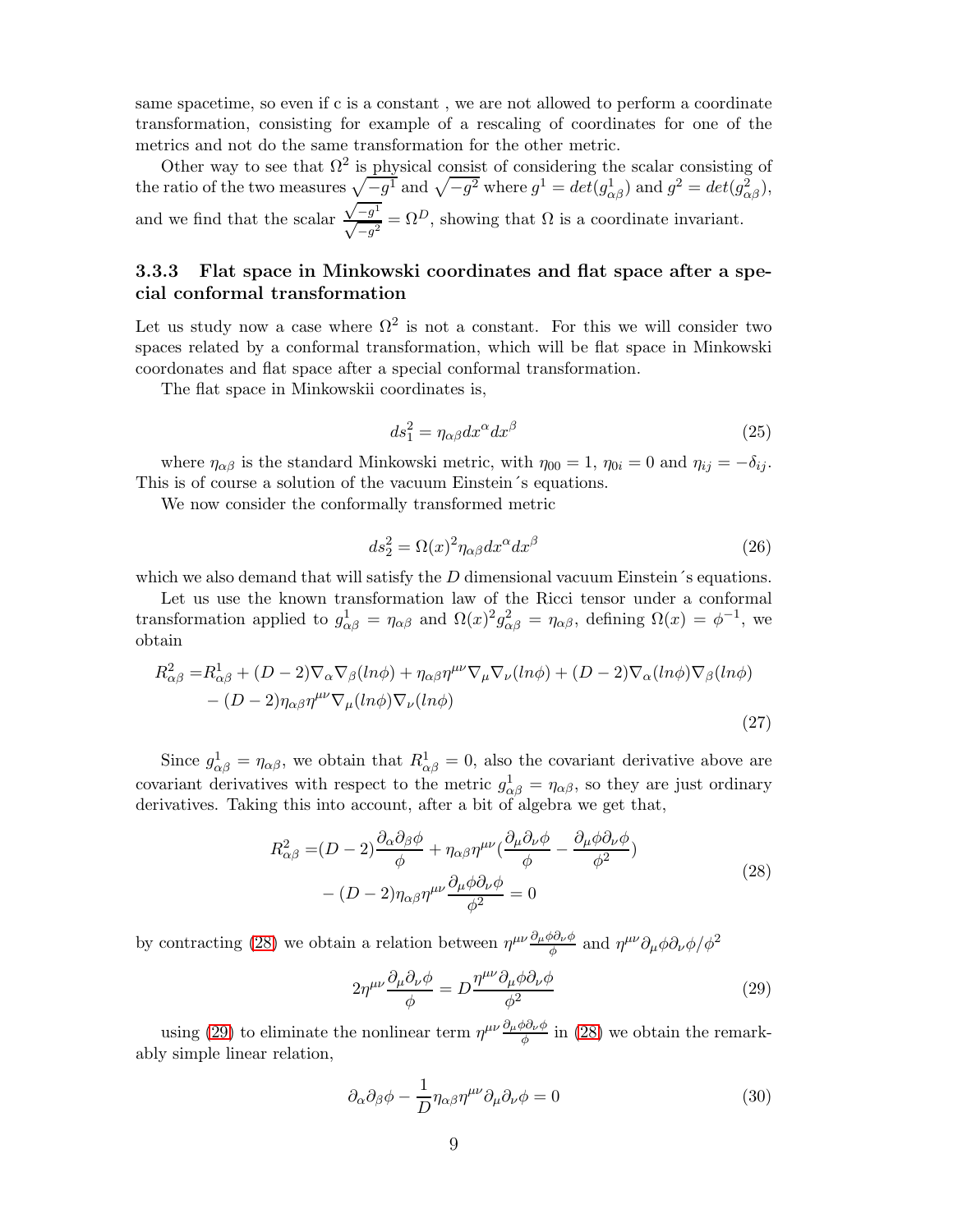So we now first find the most general solution of the linear equation [\(30\)](#page-8-2), which is,

$$
\phi = a_1 + a_2 K_\mu x^\mu + a_3 x^\mu x_\mu \tag{31}
$$

and then impose the non linear constraint [\(29\)](#page-8-1), which implies,

$$
a_1 = \frac{a_2^2 K_\mu K^\mu}{4a_3} \tag{32}
$$

we further demand that  $\phi(x^{\mu} = 0) = 1$ , so that,

$$
\phi = 1 + a_2 K_{\mu} x^{\mu} + \frac{a_2^2 K_{\mu} K^{\mu}}{4} x^{\mu} x_{\mu}
$$
\n(33)

This coincides with the results of Culetu [\[36\]](#page-14-7) for  $D = 4$  and to identify this result with the result of a special conformal transformation, see discussions in [\[37\]](#page-14-8) and [\[38\]](#page-14-9) , to connect to standard notation we identify  $a_2K_\mu = 2a_\mu$ , so that

$$
\phi = 1 + 2a_{\mu}x^{\mu} + a^2x^2 \tag{34}
$$

where  $a^2 = a^{\mu} a_{\mu}$  and  $x^2 = x^{\mu} x_{\mu}$ .

In this case, this conformal factor coincides with that obtained from the special conformal transformation

$$
x^{\mu} = \frac{(x^{\mu} + a^{\mu}x^2)}{(1 + 2a_{\nu}x^{\nu} + a^2x^2)}
$$
(35)

As discussed by Zumino [\[38\]](#page-14-9) the finite special conformal transformation mixes up in a complicated way the topology of space time, so it is not useful to interpret the finite special conformal transformations as mapping of spacetimes.

In summary, we have two solutions for the Einstein's equations,  $g_{\alpha\beta}^1 = \eta_{\alpha\beta}$  and

$$
g_{\alpha\beta}^{2} = \Omega^{2} \eta_{\alpha\beta} = \phi^{-2} \eta_{\alpha\beta} = \frac{1}{(1 + 2a_{\mu}x^{\mu} + a^{2}x^{2})^{2}} \eta_{\alpha\beta}
$$
(36)

We can then study the evolution of the tensions using  $\Omega^2 = \phi^{-2} = \frac{1}{(1+2a_\mu x^\mu + a^2 x^2)^2}$ . We will consider two different cases: 1)  $a^2 = 0$ , 2)  $a^2 \neq 0$ 

#### 3.3.4 Light Like Segment Compactification

Here we consider the case  $a^2 = 0$ , and let us consider  $a^{\mu} = (A, A, 0, \dots, 0)$ . Then

<span id="page-9-0"></span>
$$
\Omega^2 = \frac{1}{(1 + 2a_\mu x^\mu)^2} = \frac{1}{(1 + 2A(t - x))^2} \tag{37}
$$

From this, let is calculate the tensions of the two sting types and see that they will be constrained to be inside a segment that moves with the speed of light. At the boundaries of those segments the string tensions become infinity, so the strings cannot escape this segment.

[37](#page-9-0) leads to the tensions of the different strings to be

$$
e\phi + T_1 = \frac{\Omega^2 (T_2 - T_1)}{1 - \Omega^2} = \frac{(T_2 - T_1)(1 + 2A(t - x))^2}{4A(t - x)(1 + A(t - x))}
$$
(38)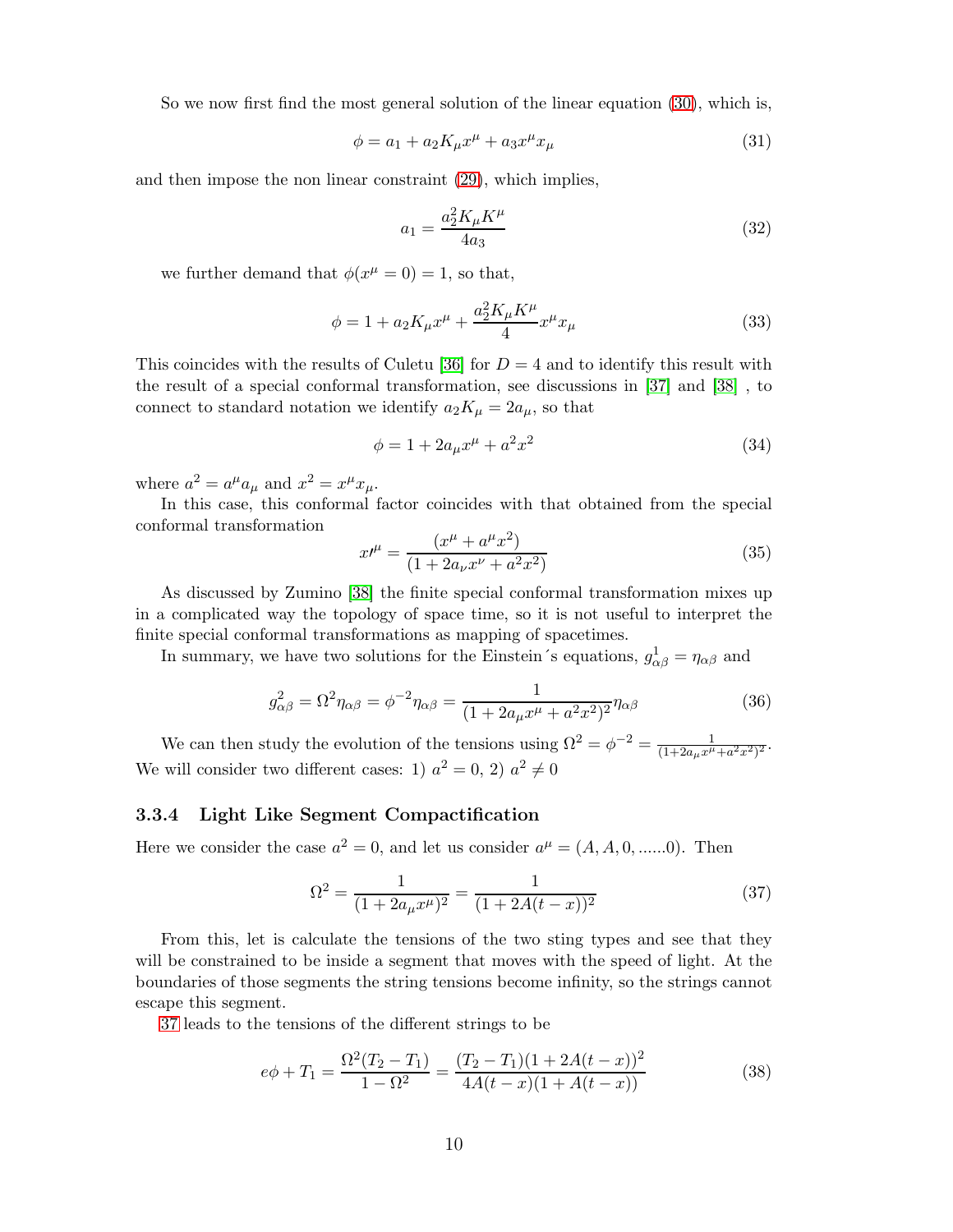and

$$
e\phi + T_2 = \frac{(T_2 - T_1)}{1 - \Omega^2} = \frac{(T_2 - T_1)}{4A(t - x)(1 + A(t - x))}
$$
(39)

Let us take  $T_2 - T_1$  positive, A negative, so we see that both tensions above go to positive infinity when  $t - x$  goes to zero from negative values. Also both tensions above go to positive infinity when  $t - x$  goes to the value  $-1/A$  from above. That means that the strings are confined to the moving segment where  $t - x$  is inside the segment  $(-1/A, 0)$ . We call this phenomenon "Light Like Segment Compactification". Light like extra dimensions have been considered by Searight [\[39\]](#page-14-10) and Braneworlds via Lightlike Branes was considered in [40] for example.

In the next subsection we will see how thick, expanding at sub luminal velocities braneworld scenarios are obtained from Dynamical String Tension Theories.

#### 3.3.5 Braneworlds in Dynamical String Tension Theories

We now consider the case when  $a^{\mu}$  is not light like and we will find that for  $a^2 \neq 0$ , irrespective of sign, i.e. irrespective of whether  $a^{\mu}$  is space like or time like, we will have thick Braneworlds where strings can be constrained between two concentric spherically symmetric bouncing higher dimensional spheres and where the distance between these two concentric spherically symmetric bouncing higher dimensional spheres approaches zero at large times. The string tensions of the strings one and two are given by

<span id="page-10-0"></span>
$$
e\phi + T_1 = \frac{(T_2 - T_1)(1 + 2a_\mu x^\mu + a^2 x^2)^2}{(1 + 2a_\mu x^\mu + a^2 x^2)^2 - 1} = \frac{(T_2 - T_1)(1 + 2a_\mu x^\mu + a^2 x^2)^2}{(2a_\mu x^\mu + a^2 x^2)(2 + 2a_\mu x^\mu + a^2 x^2)}
$$
(40)

<span id="page-10-1"></span>
$$
e\phi + T_2 = \frac{(T_2 - T_1)}{(1 + 2a_\mu x^\mu + a^2 x^2)^2 - 1} = \frac{(T_2 - T_1)}{(2a_\mu x^\mu + a^2 x^2)(2 + 2a_\mu x^\mu + a^2 x^2)}
$$
(41)

Then, the locations where the string tensions go to infinity are determined by the conditions

<span id="page-10-2"></span>
$$
2a_{\mu}x^{\mu} + a^2x^2 = 0 \tag{42}
$$

or

<span id="page-10-3"></span>
$$
2 + 2a_{\mu}x^{\mu} + a^2x^2 = 0 \tag{43}
$$

Let us start by considering the case where  $a^{\mu}$  is time like, then without loosing generality we can take  $a^{\mu} = (A, 0, 0, ..., 0)$ . In this case the denominator in [\(40\)](#page-10-0), [\(41\)](#page-10-1) is

$$
(2a_{\mu}x^{\mu} + a^2x^2)(2 + 2a_{\mu}x^{\mu} + a^2x^2) = (2At + A^2(t^2 - x^2))(2 + 2At + A^2(t^2 - x^2))
$$
 (44)

The condition [\(42\)](#page-10-2) implies then that

<span id="page-10-4"></span>
$$
x_1^2 + x_2^2 + x_3^2 + \dots + x_{D-1}^2 - (t + \frac{1}{A})^2 = -\frac{1}{A^2}
$$
 (45)

while the other boundary of infinite string tension  $(43)$  is given by,

$$
x_1^2 + x_2^2 + x_3^2 + \dots + x_{D-1}^2 - (t + \frac{1}{A})^2 = \frac{1}{A^2}
$$
 (46)

So we see that [\(49\)](#page-11-0) represents an exterior boundary which has an bouncing motion with a minimum radius  $\frac{1}{A}$  at  $t = -\frac{1}{A}$ , The denominator (??) is positive between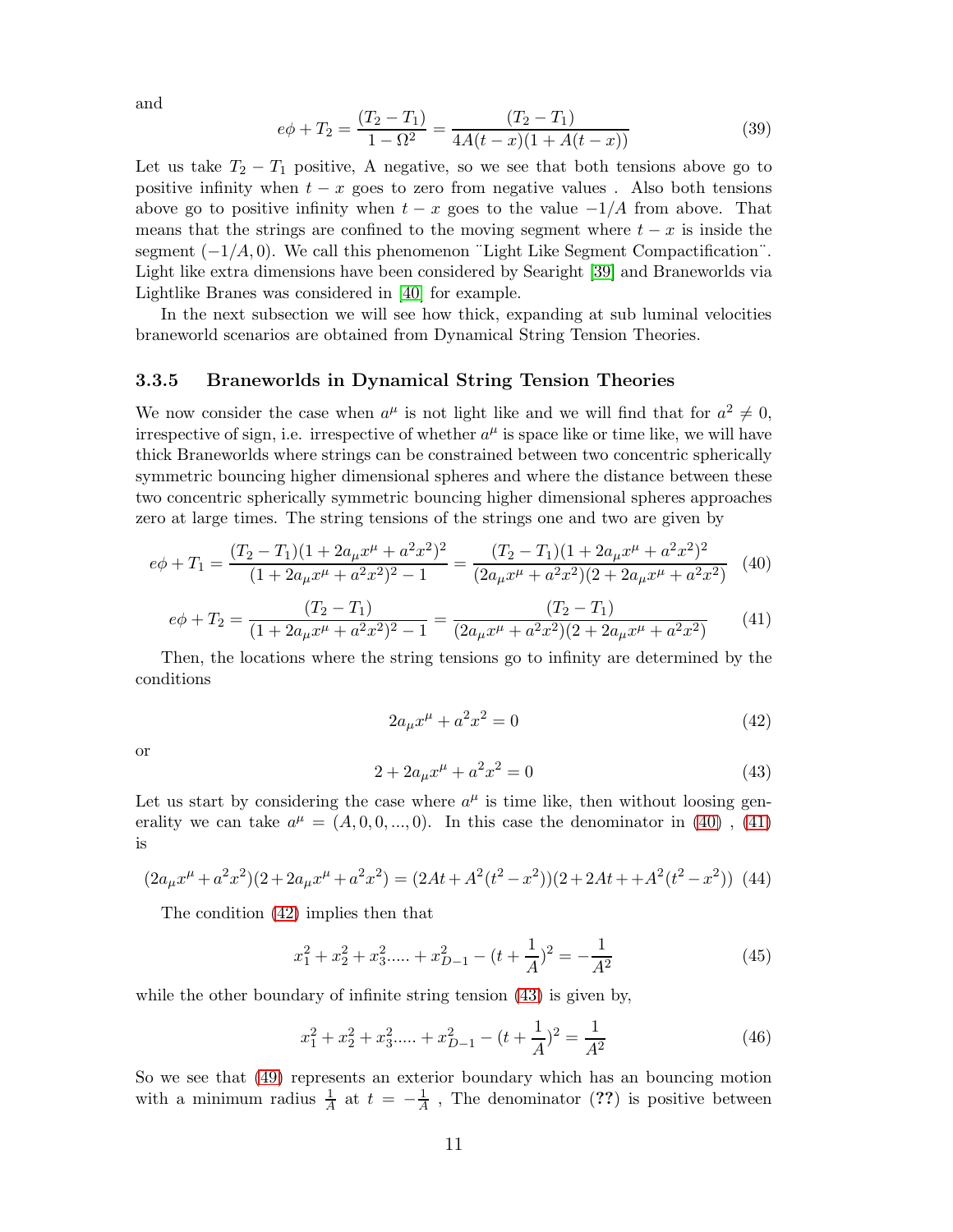these two bubbles. So for  $T_2 - T_1$  positive the tensions are positive and diverge at the boundaries defined above.

The internal boundary [\(45\)](#page-10-4) exists only for times t smaller than  $-\frac{2}{A}$  and bigger than 0, so in the time interval  $\left(-\frac{2}{A}\right)$  $\frac{2}{A}$ , 0) there is no inner surface of infinite tension strings. This inner surface collapses to zero radius at  $t = -\frac{2}{A}$  $\frac{2}{A}$  and emerges again from zero radius at  $t = 0$ .

For large positive or negative times, the difference between the upper radius and the lower radius goes to zero as  $t \to \infty$ 

$$
\sqrt{\frac{1}{A^2} + (t + \frac{1}{A})^2} - \sqrt{-\frac{1}{A^2} + (t + \frac{1}{A})^2} \to \frac{1}{tA^2} \to 0
$$
\n(47)

of course the same holds  $t \to -\infty$ . This means that for very large early or late times the segment where the strings would be confined (since they will avoid having infinite tension) will be very narrow and the resulting scenario will be that od a brane world for late or early times, while in the bouncing region the inner surface does not exist. Let us start by considering the case where  $a^{\mu}$  is space like, then without loosing generality we can take  $a^{\mu} = (0, A, 0, ..., 0)$ . In this case the denominator in [\(40\)](#page-10-0), [\(41\)](#page-10-1) is

<span id="page-11-2"></span>
$$
(2a_{\mu}x^{\mu} + a^2x^2)(2 + 2a_{\mu}x^{\mu} + a^2x^2) = (-2Ax^1 - A^2(t^2 - \vec{x}^2))((2 - 2Ax^1 - A^2(t^2 - \vec{x}^2))
$$
(48)

where  $\vec{x} = (x^1, x^2, \dots, x^{D-1})$  represents the spacial part of  $x^{\mu}$ , and  $\vec{x}^2 = (x^1)^2 + (x^2)^2 + (x^2)^2$  $\dots + (x^{D-1})^2$ . We now consider the case when  $a^{\mu}$  is space like, then without loosing generality we can take  $a^{\mu} = (0, A, 0, ..., 0)$ . We then consider the first boundary where the string tensions approoach infinity according to [\(42\)](#page-10-2),

<span id="page-11-0"></span>
$$
-(x_1 - \frac{1}{A})^2 - x_2^2 - x_3^2 \dots - x_{D-1}^2 + t^2 = -\frac{1}{A^2}
$$
 (49)

which describes a bouncing bubble with minimum radius  $\frac{1}{A}$  at  $t = 0$ .

The case [\(43\)](#page-10-3) gives

<span id="page-11-1"></span>
$$
-(x_1 - \frac{1}{A})^2 - x_2^2 - x_3^2 \dots - x_{D-1}^2 + t^2 = \frac{1}{A^2}
$$
\n<sup>(50)</sup>

[\(50\)](#page-11-1) is an internal boundary which exists only for times t smaller than  $-\frac{1}{A}$  and bigger than  $\frac{1}{A}$ . Between  $-\frac{1}{A}$  and  $\frac{1}{A}$  there is no inner surface of infinite tension strings. Between these two bubbles the two factors in eq. This inner surface collapses to zero radius at  $t=-\frac{1}{A}$  $\frac{1}{A}$  and emerges again from zero radius at  $t = -\frac{1}{A}$  $\frac{1}{A}$ . So the situation is very similar to that of the case where the vector  $a^{\mu}$  is time like, just that the roles of the cases  $\Omega = 1$  and  $\Omega = -1$  get exchanged. Between these two boundaries the two factors in the denominator [\(48\)](#page-11-2) are positive, while at the boundaries one or the other approach zero and the tensions diverge, so again for  $T_2 - T_1$  positive the tensions are positive and diverge at the boundaries.

Once again for large positive or negative times, the difference between the upper radius and the lower radius goes to zero. Implying that the strings will be confined to a very small segment at large early or late times, so then again we get an emergent brane world scenario.

The strings and therefore all matter and gravity will be consequently confined to the very small segment of size  $\frac{1}{tA^2}$ , very small for large t. At the moment of the bounce there is no brane world, there is only one exterior bubble which represents infinite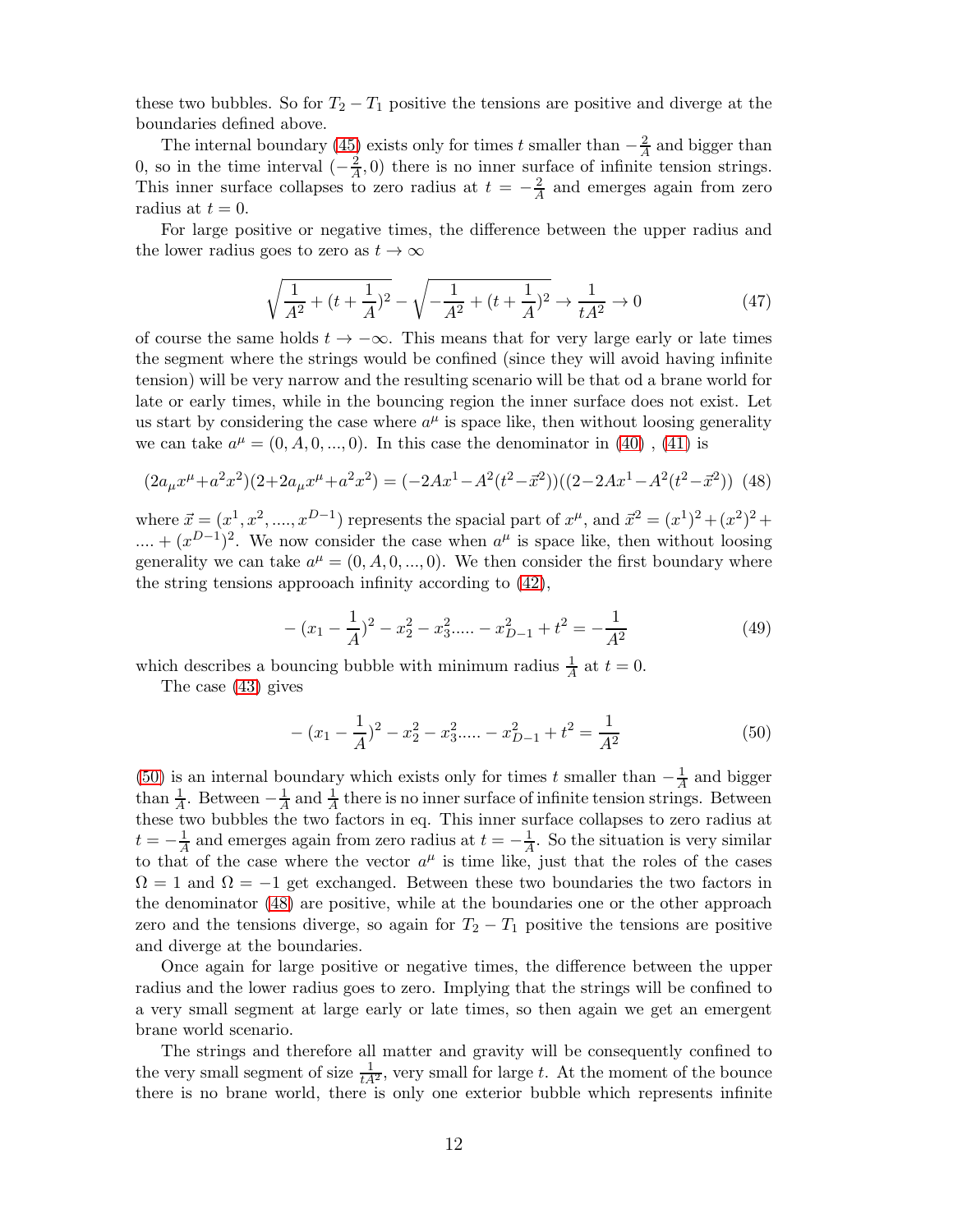tension location, the brane is generated dynamically after a period of time by the appearance of the inner bubble which completes the trapping of the strings between two surfaces.

Our approach is very different to the present standard approaches to braneworlds in the context of string theories however. In our approach a dynamical string tension has been used. Our scenario could be enriched by incorporating aspects of the more traditional braneworlds, like introducing D-branes between the surfaces where the string tensions go to infinity, so open strings could end before their tensions approach an infinite value, or the surfaces where the tensions diverge could be themselves be defined as D branes for open strings. These possibilities have been ignored here to simplify the discussion.

In any case, given that the tension of the strings diverge at the two boundaries we have defined, all strings are confined between those, the closed strings also, so unlike more traditional braneworlds, gravity does not escape to the bulk, in fact in the framework proposed here a braneworld scenario using just closed strings is perfectly possible.

Finally, since the string tensions go to infinity at the boundaries, there is the option of avoiding the Hagedorn Temperature, which is proportional to the string tension, as it was discussed in the case of other examples where the string tensions go to infinity [\[26\]](#page-13-18).

Acknowledgments I thank Oleg Andreev, David Andriot, Stefano Ansoldi, David Benisty , Euro Spallucci, Emil Nissimov, Svetlana Pacheva, Tatiana Vulfs, Hitoshi Nishino, Subhash Rajpoot, Luciano Rezzolla, Horst Stöcker, Jurgen Struckmeier, David Vasak, Johannes Kirsch, Dirk Kehm and Matthias Hanauske for usefull discussions. I also want to thank the Foundational Questions Institute (FQXi) and the COST actions Quantum Gravity Phenomenology in the multi messenger approach, CA18108 and Gravitational waves, Black Holes and Fundamental Physics, CA16104 for support and special thanks to the Frankfurt Institute for Advanced Study for hospitality and finantial support and to Astrophysics Group at Goethe University for providing me with the opportunity of presenting these results in a seminar at one of their Astro Coffe Seminars, https://astro.uni-frankfurt.de/astrocoffee/.

# <span id="page-12-0"></span>References

- [1] Rubakov, V. A.; Shaposhnikov, M. E. (1983). "Do we live inside a domain wall?". Physics Letters. B. 125 (2–3): 136–138.
- <span id="page-12-2"></span><span id="page-12-1"></span>[2] M Visser, An exotic class of Kaluza-Klein models, Letters B, 1985
- [3] Randall, Lisa; Sundrum, Raman (1999). "Large Mass Hierarchy from a Small Extra Dimension". Physical Review Letters. 83 (17): 3370–3373. [arXiv:hep-ph/9905221.](http://arxiv.org/abs/hep-ph/9905221)
- <span id="page-12-3"></span>[4] Randall, Lisa; Sundrum, Raman (1999). "An Alternative to Compactification". Physical Review Letters. 83 (23): 4690–4693. [arXiv:hep-th/9906064](http://arxiv.org/abs/hep-th/9906064)
- <span id="page-12-4"></span>[5] Matej Pavsic, A Brane world model with intersecting branes, Phys.Lett.A 283 (2001) 8 • e-Print: [hep-th/0006184](http://arxiv.org/abs/hep-th/0006184) [hep-th]
- <span id="page-12-5"></span>[6] Gogberashvili, M. "Hierarchy problem in the shell universe model". International Journal of Modern Physics D. 11 (10): 1635–1638. [arXiv:hep-ph/9812296](http://arxiv.org/abs/hep-ph/9812296)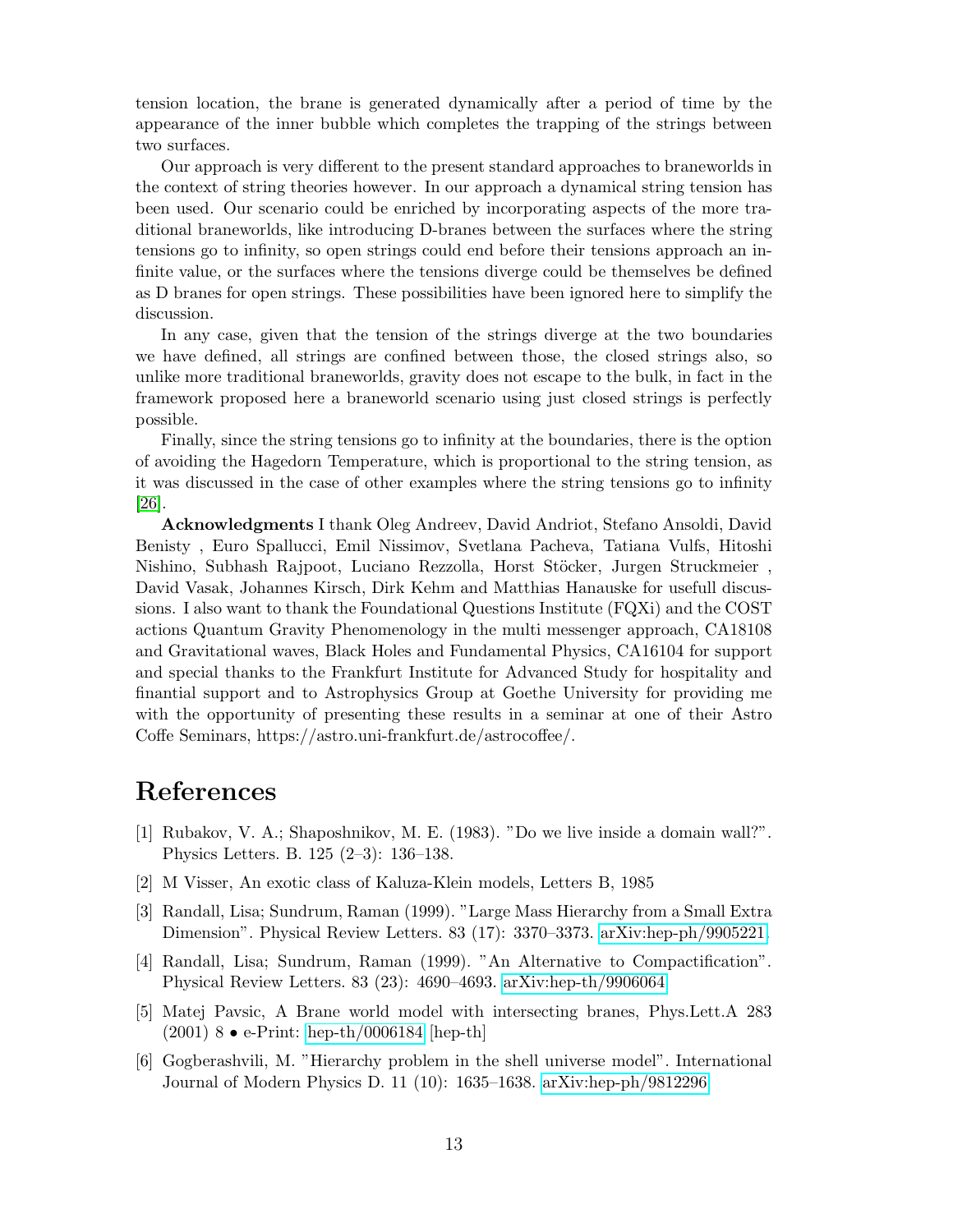- <span id="page-13-0"></span>[7] Intersecting Brane Worlds - A Path to the Standard Model? by Dieter Lust [\(hep-th/0401156,](http://arxiv.org/abs/hep-th/0401156) 31 pages)
- [8] ¨Superstrings¨, John H. Schwarz, Vols 1 and 2, World Scientific, 1985; M. B. Green, J. H. Schwarz and E. Witten, Superstring Theory, Cambridge University Press, 1987.
- <span id="page-13-2"></span><span id="page-13-1"></span>[9] E.I. Guendelman, A.B. Kaganovich, Phys.Rev.D55:5970-5980 (1997)
- <span id="page-13-4"></span>[10] E.I. Guendelman, Mod.Phys.Lett.A14, 1043-1052 (1999)
- <span id="page-13-3"></span>[11] E.I. Guendelman, O. Katz, Class.Quant.Grav. 20 (2003) 1715-1728 • e-Print: [gr-qc/0211095](http://arxiv.org/abs/gr-qc/0211095)  $|gr-qc|$
- <span id="page-13-5"></span>[12] Frank Gronwald, Uwe Muench, Alfredo Macias, Friedrich W. Hehl, Phys.Rev.D 58 (1998) 084021 • e-Print: [gr-qc/9712063](http://arxiv.org/abs/gr-qc/9712063) [gr-qc]
- <span id="page-13-6"></span>[13] Eduardo Guendelman, Ram´on Herrera, Pedro Labrana, Emil Nissimov, Svetlana Pacheva, Gen.Rel.Grav. 47 (2015) 2, 10 • e-Print: 1408.5344 [gr-qc]
- <span id="page-13-7"></span>[14] Eduardo Guendelman, Douglas Singleton, Nattapong Yongram, JCAP 11 (2012) 044 • e-Print: 1205.1056 [gr-qc]
- <span id="page-13-8"></span>[15] R. Cordero, O.G. Miranda, M. Serrano-Crivelli, JCAP 07 (2019) 027 • e-Print: 1905.07352 [gr-qc]
- [16] Eduardo Guendelman, Emil Nissimov, Svetlana Pacheva, Eur.Phys.J.C 75 (2015) 10, 472 • e-Print: 1508.02008 [gr-qc]
- [17] Conformally invariant gauge theory of three-branes in 6-D and the cosmological constant, E.I. Guendelman, E. Spallucci, Phys.Rev.D 70 (2004) 026003 • e-Print: [hep-th/0311102](http://arxiv.org/abs/hep-th/0311102) [hep-th], Conformally invariant brane world and the cosmological constant, E.I. Guendelman, Phys.Lett.B 580 (2004) 87-92 • e-Print: [gr-qc/0303048](http://arxiv.org/abs/gr-qc/0303048) [gr-qc]
- <span id="page-13-10"></span><span id="page-13-9"></span>[18] E.I. Guendelman, Class.Quant.Grav. 17, 3673-3680 (2000)
- <span id="page-13-11"></span>[19] E.I. Guendelman, A.B. Kaganovich, E.Nissimov, S. Pacheva, Phys.Rev.D66:046003 (2002)
- <span id="page-13-12"></span>[20] E.I. Guendelman, Phys.Rev.D 63 (2001) 046006 • e-Print: [hep-th/0006079](http://arxiv.org/abs/hep-th/0006079) [hepth]
- [21] Hitoshi Nishino, Subhash Rajpoot, Phys.Lett.B 736 (2014) 350-355 e-Print: 1411.3805 [hep-th].
- <span id="page-13-13"></span>[22] T.O. Vulfs, E.I. Guendelman, Annals Phys. 398 (2018) 138-145 • e-Print: 1709.01326 [hep-th]
- <span id="page-13-15"></span><span id="page-13-14"></span>[23] T.O. Vulfs, E.I. Guendelman, Int.J.Mod.Phys.A 34 (2019) 31, 1950204 • e-Print: 1802.06431 [hep-th]
- <span id="page-13-16"></span>[24] T.O. Vulfs, Ben Gurion University Ph.D Thesis, (2021), [arXiv:2103.08979.](http://arxiv.org/abs/2103.08979)
- [25] E.I. Guendelman, Cosmology and Warped Space Times in Dynamical String Tension Theories, e-Print: 2104.08875
- <span id="page-13-18"></span>[26] E.I. Guendelman, Escaping the Hagedorn Temperature in Cosmology and Warped Spaces with Dynamical Tension Strings, e-Print: 2105.02279 [hep-th].
- <span id="page-13-17"></span>[27] P.K. Townsend, Phys.Lett.B 277 (1992) 285-288.